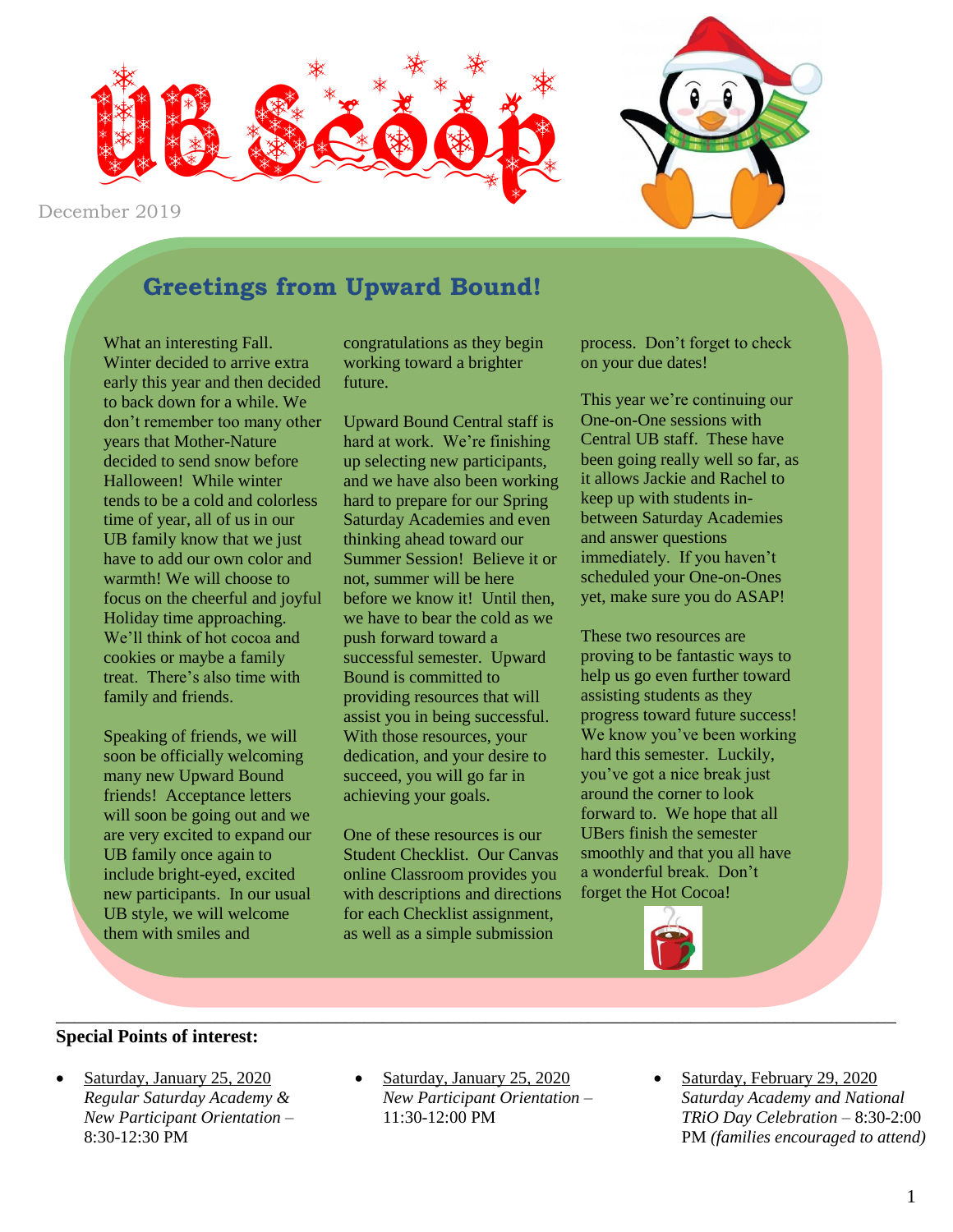

### **Looking to the Future**

#### **-College Visits**

Juniors and Seniors are a busy crowd. They are keeping up with their grades, playing sports, being active in clubs and organizations, etc. While all of this is going on, they are also working hard to prepare for the next step: College!

All the way back in Summer 2019, Seniors were working on choosing which colleges they would eventually apply to. Though research was conducted extensively, it can be very difficult to know if a school is the right choice until we actually walk the campus and see first-hand what it is like. That's exactly what these students did.

Rachel, who coordinates the college visits, polled Seniors to see which colleges students were most interested in visiting. The top three most popular choices were then selected. A lot of planning and organization took place, and off we went!

#### Missouri Western State University

Our first college visit was to Missouri Western State University in St. Joseph, MO. Students got to see some of the newest changes at the University and had a beautiful day for a walking tour of the campus.



#### University of Central Missouri

Early the very next day, students from Upward Bound and Upward Bound Math & Science ventured down to Warrensburg, MO to see the University of Central Missouri campus. It was a beautiful day and the group got a lot of good information about this University. We also had a very informative meeting with their Student Support Services program (a college-level TRIO program).



#### Missouri State University

Finally, our last college visit was to Missouri State University in Springfield, MO. This University is one of the most visited by UB, and with good reason! It is a great campus and we had a nice, if windy, day to see it.

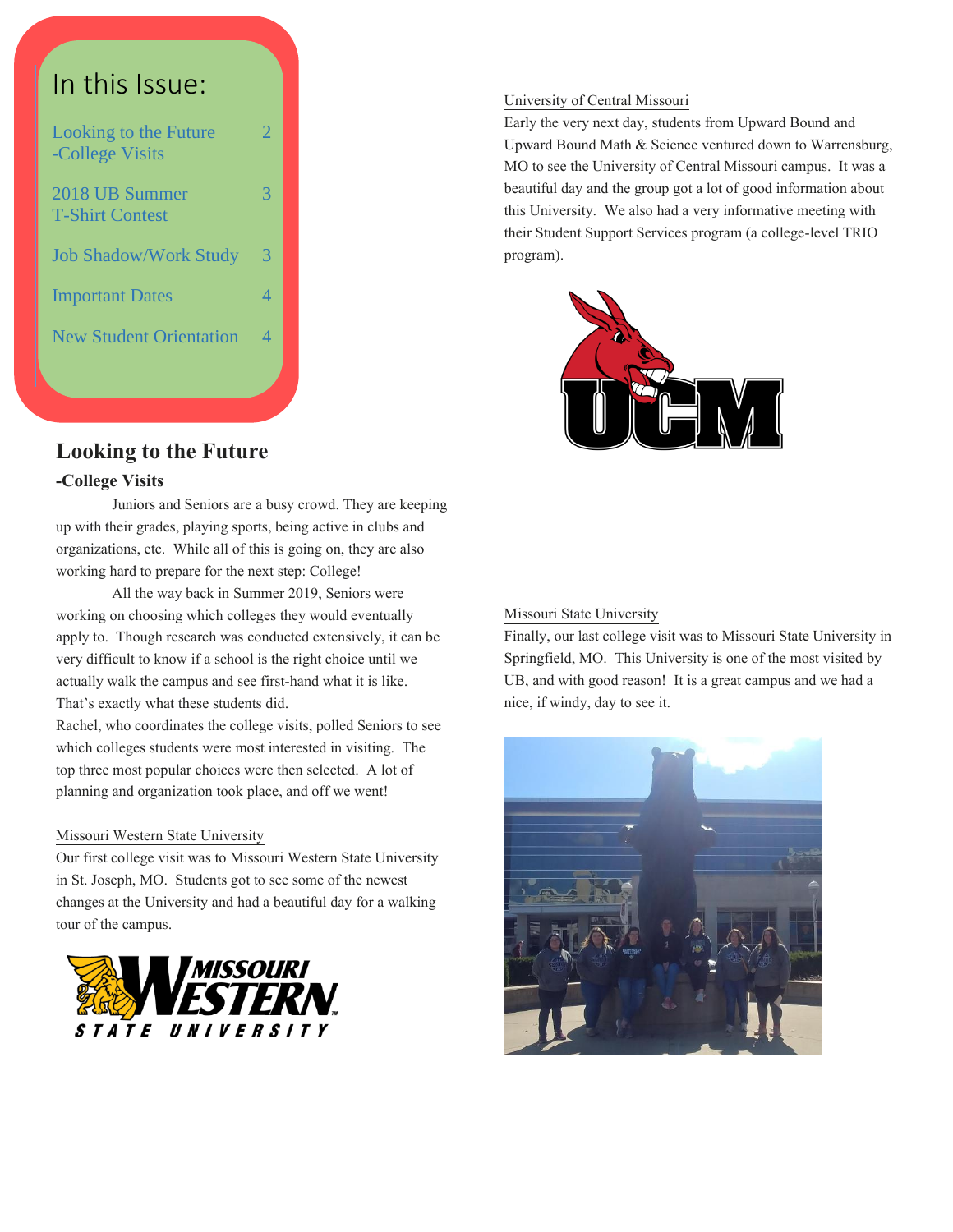# 2020 T-Shirt DESIGN CONTEST

The Winner Receives **\$50**!!!

# Deadline to submit entries is **Saturday, February 29**.

- The design must be a maximum of 3 colors and must be for one side of a shirt.
- Screen Print Only.
- Design entries must be submitted in JPEG format only (no hand drawings accepted).
- Voting will take place within the month of March.
- Winning design will be announced March 28 at our Saturday Academy.

UB

If you have questions, please contact Jackie or Rachel.

# Job-Shadow/Work-Study Summer 2020

Sophomores, Juniors, and Seniors that have participated in at least one summer session are eligible to apply for a Job-Shadow or Work-Study experience during our 2020 Summer Session.

Applications are on the UB Website. The due date to submit applications is **February 29, 2020**. Contact Rachel with any questions.